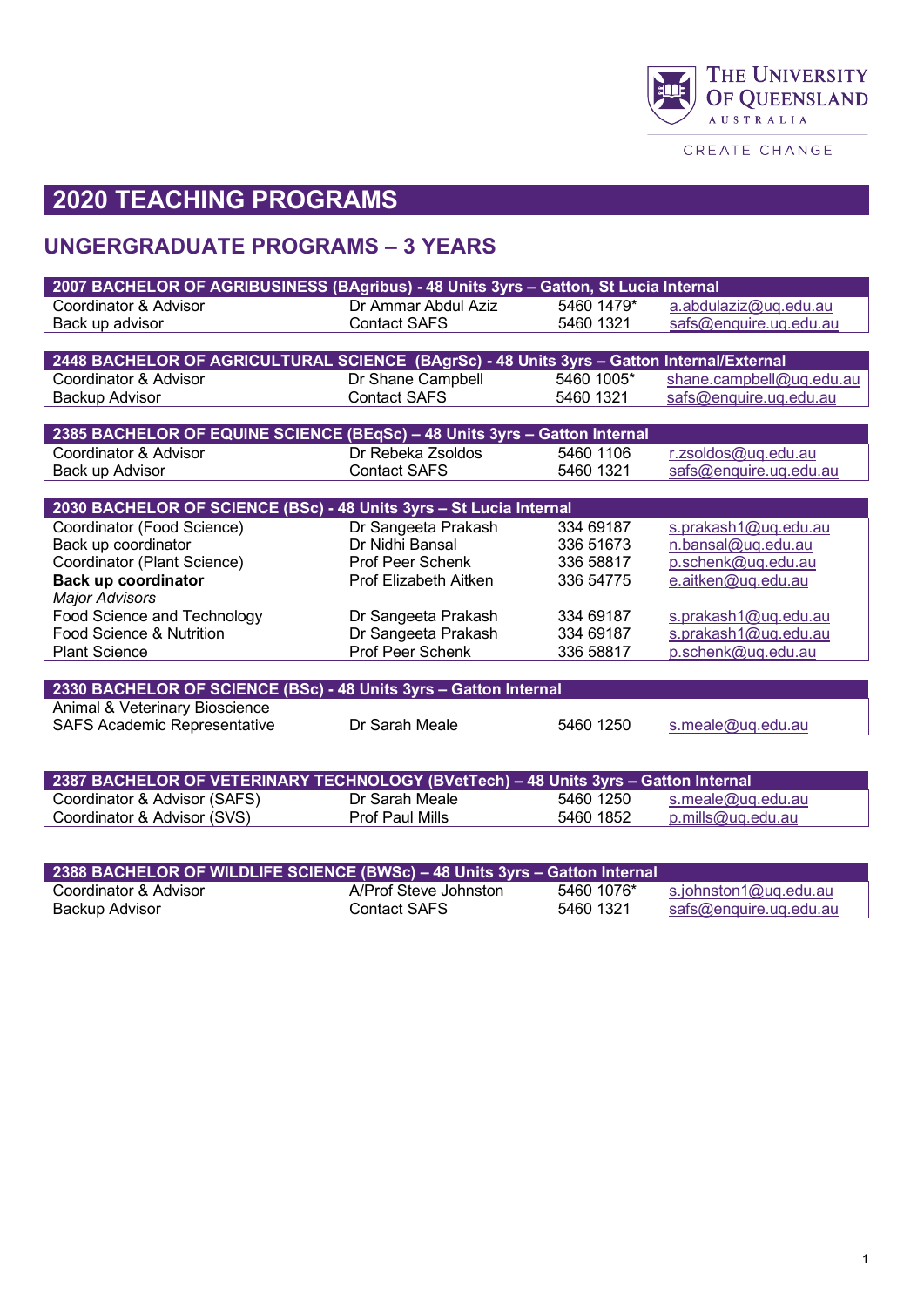|  |  |  | <b>AUSTRALIA</b> |  |                |  |
|--|--|--|------------------|--|----------------|--|
|  |  |  |                  |  | ONE ATE CUANOE |  |

THE UNIVERSITY<br>OF QUEENSLAND

CREATE CHANGE

## **HONOURS PROGRAMS – 1 YEAR**

| <u> 2417 BACHELOR OF EQUINE SCIENCE (Honours) (BEqSc(Hons)) - 16 Units 1yr – Gatton Internal (</u> |                    |           |                            |
|----------------------------------------------------------------------------------------------------|--------------------|-----------|----------------------------|
| Co-Coordinator <sup>+</sup>                                                                        | Prof Jimmy Botella | 336 51128 | <u>j.botella@uq.edu.au</u> |
| Co-Coordinator                                                                                     | Dr Bernard Wehr    | 336 52081 | $b$ .wehr@uq.edu.au        |
| Backup Advisor                                                                                     | Contact SAFS       | 5460 1321 | safs@enquire.uq.edu.au     |
|                                                                                                    |                    |           |                            |

<sup>+</sup> *Equine related question to be directed to Rebeka Zsoldos*

| 2354 BACHELOR OF SCIENCE (Honours) (BSc(Hons)) - 16 Units 1yr - Gatton Internal                                             |                    |           |                            |  |  |
|-----------------------------------------------------------------------------------------------------------------------------|--------------------|-----------|----------------------------|--|--|
| SAFS Coordinator (Animal and Veterinary Bioscience <sup><math>\land</math></sup> Animal Production Science / Plant Science) |                    |           |                            |  |  |
| Co-Coordinator                                                                                                              | Prof Jimmy Botella | 336 51128 | <u>j.botella@uq.edu.au</u> |  |  |
| 336 52081<br>Co-Coordinator<br>Dr Bernard Wehr<br>$b.$ wehr@uq.edu.au                                                       |                    |           |                            |  |  |
| "Will cease for SAFS in 2021 and replaced with Animal Production Science                                                    |                    |           |                            |  |  |

| 2031 BACHELOR OF SCIENCE (Honours) (BSc(Hons)) - 16 Units 1yr - St Lucia Internal |                     |           |                      |  |  |
|-----------------------------------------------------------------------------------|---------------------|-----------|----------------------|--|--|
| <b>Honours Coordinators</b>                                                       | Prof Jimmy Botella  | 336 51128 | j.botella@uq.edu.au  |  |  |
|                                                                                   | Dr Bernard Wehr     | 336 52081 | $b$ .wehr@uq.edu.au  |  |  |
| <b>Major Advisors</b>                                                             |                     |           |                      |  |  |
| <b>Plant Science</b>                                                              | Prof Jimmy Botella  | 336 51128 | j.botella@uq.edu.au  |  |  |
| Food Science and Technology                                                       | Dr Sangeeta Prakash | 334 69187 | s.prakash1@uq.edu.au |  |  |
| Food Science and Nutrition                                                        | Dr Sangeeta Prakash | 334 69187 | s.prakash1@uq.edu.au |  |  |

| 2419 BACHELOR OF WILDLIFE SCIENCE (Honours) (BWSc(Hons)) - 16 Units 1yr – Gatton Internal |                       |            |                        |  |  |
|-------------------------------------------------------------------------------------------|-----------------------|------------|------------------------|--|--|
| Coordinator                                                                               | A/Prof Steve Johnston | 5460 1076* | s.johnston1@ug.edu.au  |  |  |
| Backup Advisor                                                                            | Contact SAFS          | 5460 1321  | safs@enquire.ug.edu.au |  |  |

## **UNDERGRADUATE PROGAMS – DUAL – 4 YEARS**

| <u> 449 BACHELOR OF AGRIBUSINESS/AGRICULTURE SCIENCE (BAgribus/BAgrSc) - 64 Units 4yrs – Gatton </u><br><b>Internal</b> |                     |            |                          |
|-------------------------------------------------------------------------------------------------------------------------|---------------------|------------|--------------------------|
| Coordinator & Advisor Agribusiness                                                                                      | Dr Ammar Abdul Aziz | 5460 1479* | a.abdulaziz@uq.edu.au    |
| Coordinator & Advisor Agricultural                                                                                      | Dr Shane Campbell   | 5460 1005* | shane.campbell@uq.edu.au |
| Science                                                                                                                 |                     |            |                          |

| 2289 BACHELOR OF AGRIBUSINESS/EQUINE SCEINCE (BAgribus/BEqSc) - 64 Units 4yrs - Gatton Internal |                     |            |                       |  |  |  |
|-------------------------------------------------------------------------------------------------|---------------------|------------|-----------------------|--|--|--|
| Coordinator & Advisor Agribusiness                                                              | Dr Ammar Abdul Aziz | 5460 1479* | a.abdulaziz@ug.edu.au |  |  |  |
| Coordinator & Advisor Equine                                                                    | Dr Rebeka Zsoldos.  | 5460 1106  | r.zsoldos@uq.edu.au   |  |  |  |

| 2291 BACHELOR OF AGRIBUSINESS/VETERINARY TECHNOLOGY (BAgribus/BVetTech) - 64 Units 4yrs -<br><b>Gatton Internal</b> |                       |            |                       |  |  |  |
|---------------------------------------------------------------------------------------------------------------------|-----------------------|------------|-----------------------|--|--|--|
| <b>Coordinator &amp; Advisor Agribusiness</b>                                                                       | Dr Ammar Abdul Aziz   | 5460 1479* | a.abdulaziz@uq.edu.au |  |  |  |
| Coordinator & Advisor- Veterinary                                                                                   | Dr Sarah Meale (SAFS) | 5460 1250  | s.meale@uq.edu.au     |  |  |  |
| Technology                                                                                                          | Prof Paul Mills (SVS) | 5460 1852  | p.mills@uq.edu.au     |  |  |  |

| <u> 2392 BACHELOR OF AGRIBUSINESS/WILDLIFE SCIENCE (BAgribus/BWSc) - 64 Units 4yrs – Gatton Internal (</u> |                       |            |                       |
|------------------------------------------------------------------------------------------------------------|-----------------------|------------|-----------------------|
| Coordinator & Advisor Agribusiness                                                                         | Dr Ammar Abdul Aziz   | 5460 1479* | a.abdulaziz@uq.edu.au |
| Coordinator & Advisor Wildlife Science                                                                     | A/Prof Steve Johnston | 5460 1076* | s.johnston1@uq.edu.au |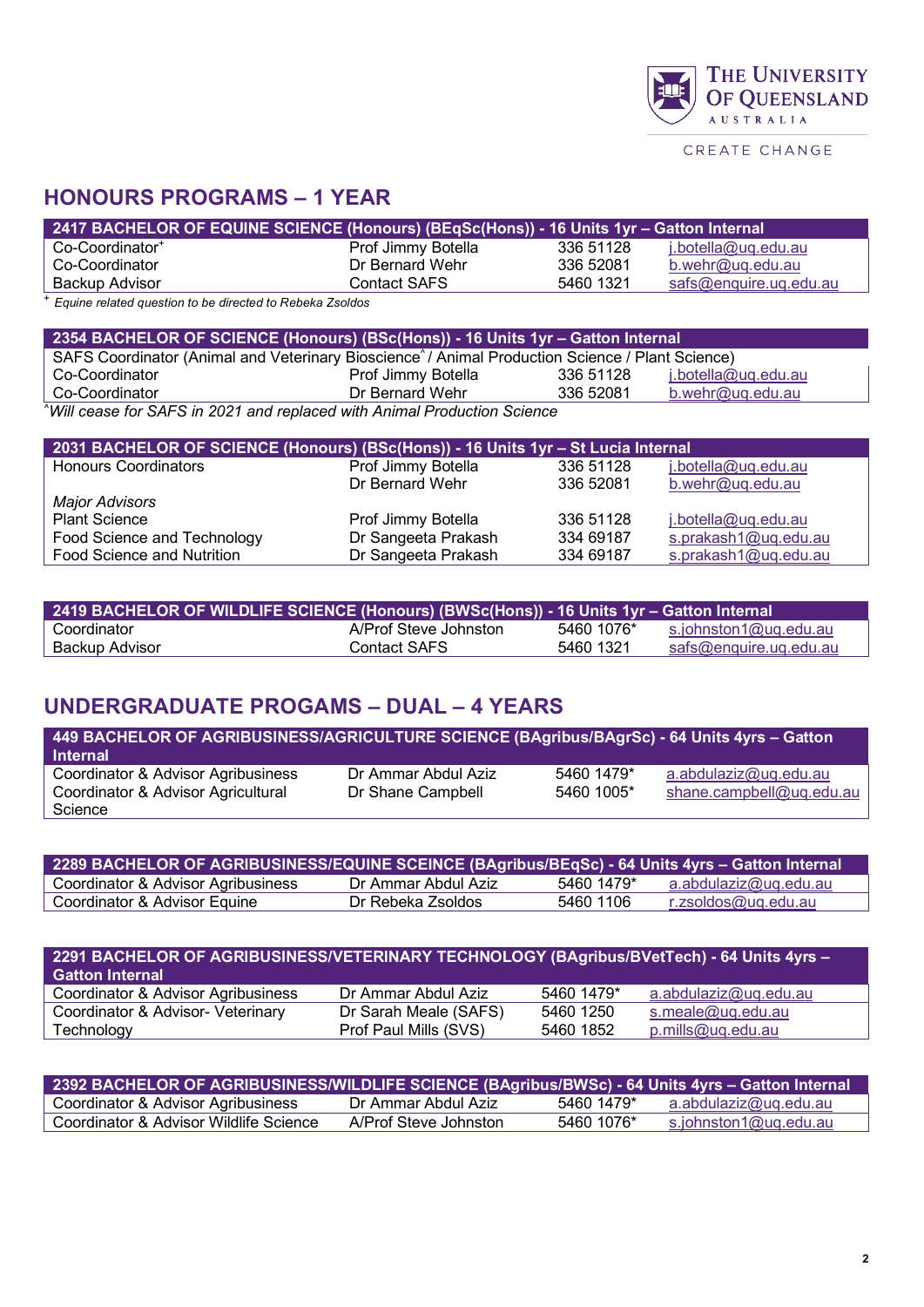

CREATE CHANGE

#### **POSTGRADUATE COURSEWORK PROGRAMS 0.5 – 2 YEARS**

| <u>, 5007 GRADUATE CERTIFICATE IN AGRIBUSINESS (GCAgribus) - 8 Units 0.5yr – Gatton External/Internal</u> |                      |           |                        |  |
|-----------------------------------------------------------------------------------------------------------|----------------------|-----------|------------------------|--|
| 5155 MASTERS OF AGRIBUSINESS (MAgribus) - 24 Units 1.5yr - Gatton External/Internal                       |                      |           |                        |  |
| 5562 MASTERS OF AGRIBUSINESS (MAgribus) - 32 Units 2yr – Gatton External/Internal                         |                      |           |                        |  |
| Coordinator & Advisor                                                                                     | Dr Rajendra Adhikari | 5460 1220 | r.adhikari@uq.edu.au   |  |
| Backup Advisor                                                                                            | <b>Contact SAFS</b>  | 5460 1321 | safs@enquire.uq.edu.au |  |

#### **5561 GRADUATE CERTIFICATE IN AGRICULTURAL SCIENCE (GCAgrSc) - 8 Units 0.5yr – Gatton External/Internal 5563 MASTER OF AGRICULTURAL SCIENCE (MAgrSc) - 24 Units 1.5yr – Gatton External/Internal**

| 5564 MASTER OF AGRICULTURAL SCIENCE (MAgrSc) - 32 Units 2yrs – Gatton External/Internal |                   |           |                          |
|-----------------------------------------------------------------------------------------|-------------------|-----------|--------------------------|
| Coordinator & Advisor                                                                   | Dr Alwyn Williams | 5460 1617 | alwyn.williams@uq.edu.au |
| <b>Backup Advisor</b>                                                                   | Prof Victor Galea | 5460 1282 | v.galea@uq.edu.au        |
| <b>Major Advisors</b>                                                                   |                   |           |                          |
| Agronomy                                                                                | Dr Alwyn Williams | 5460 1617 | Alwyn.williams@uq.edu.au |
| Horticulture                                                                            | Dr Robyn Cave     | 5460 1620 | r.cave@uq.edu.au         |
| <b>Plant Protection</b>                                                                 | Dr Anthony Young  | 5460 1358 | Anthony.young@uq.edu.au  |

| 5565 GRADUATE CERTIFICATE IN ANIMAL SCIENCE (GCAnimSc) - 8 Units 0.5yr - Gatton External/Internal<br>5570 MASTER OF ANIMAL SCIENCE (MAnimSc) - 24 Units 1.5yr - Gatton External/Internal<br>5571 MASTER OF ANIMAL SCIENCE (MAnimSc) - 32 Units 2yrs - Gatton External/Internal |                       |           |                        |
|--------------------------------------------------------------------------------------------------------------------------------------------------------------------------------------------------------------------------------------------------------------------------------|-----------------------|-----------|------------------------|
| Coordinator & Advisor                                                                                                                                                                                                                                                          | A/Prof John Gaughan   | 5460 1036 | j.gaughan@uq.edu.au    |
| Backup Advisor                                                                                                                                                                                                                                                                 | <b>Contact SAFS</b>   | 5460 1321 | safs@enquire.uq.edu.au |
| <b>Major Advisors</b>                                                                                                                                                                                                                                                          |                       |           |                        |
| Equine Science                                                                                                                                                                                                                                                                 | Dr Rebeka Zsoldos     | 5460 1106 | r.zsoldos@uq.edu.au    |
| <b>Production Animal Science</b>                                                                                                                                                                                                                                               | A/Prof John Gaughan   | 5460 1036 | j.gaughan@ug.edu.au    |
| Wildlife Biology                                                                                                                                                                                                                                                               | A/Prof Steve Johnston | 5460 1076 | s.johnston1@uq.edu.au  |

| 5566 GRADUATE CERTIFICATE IN FOOD SCIENCE & TECHNOLOGY (GCFoodSTech) - 8 Units 0.5yr - St<br><b>Lucia Internal</b><br>5575 MASTER OF FOOD SCIENCE & TECHNOLOGY (MFoodScTech) - 24 Units 1.5yrs - St Lucia Internal<br>5576 MASTER OF FOOD SCIENCE & TECHNOLOGY (MFoodScTech) - 32 Units 2yrs - St Lucia Internal |                 |           |                     |  |
|------------------------------------------------------------------------------------------------------------------------------------------------------------------------------------------------------------------------------------------------------------------------------------------------------------------|-----------------|-----------|---------------------|--|
| Coordinator & Advisor                                                                                                                                                                                                                                                                                            | Dr Nidhi Bansal | 336 51673 | n.bansal@uq.edu.au  |  |
| Backup Advisor                                                                                                                                                                                                                                                                                                   | Dr Mark Turner  | 336 57364 | m.turner2@uq.edu.au |  |